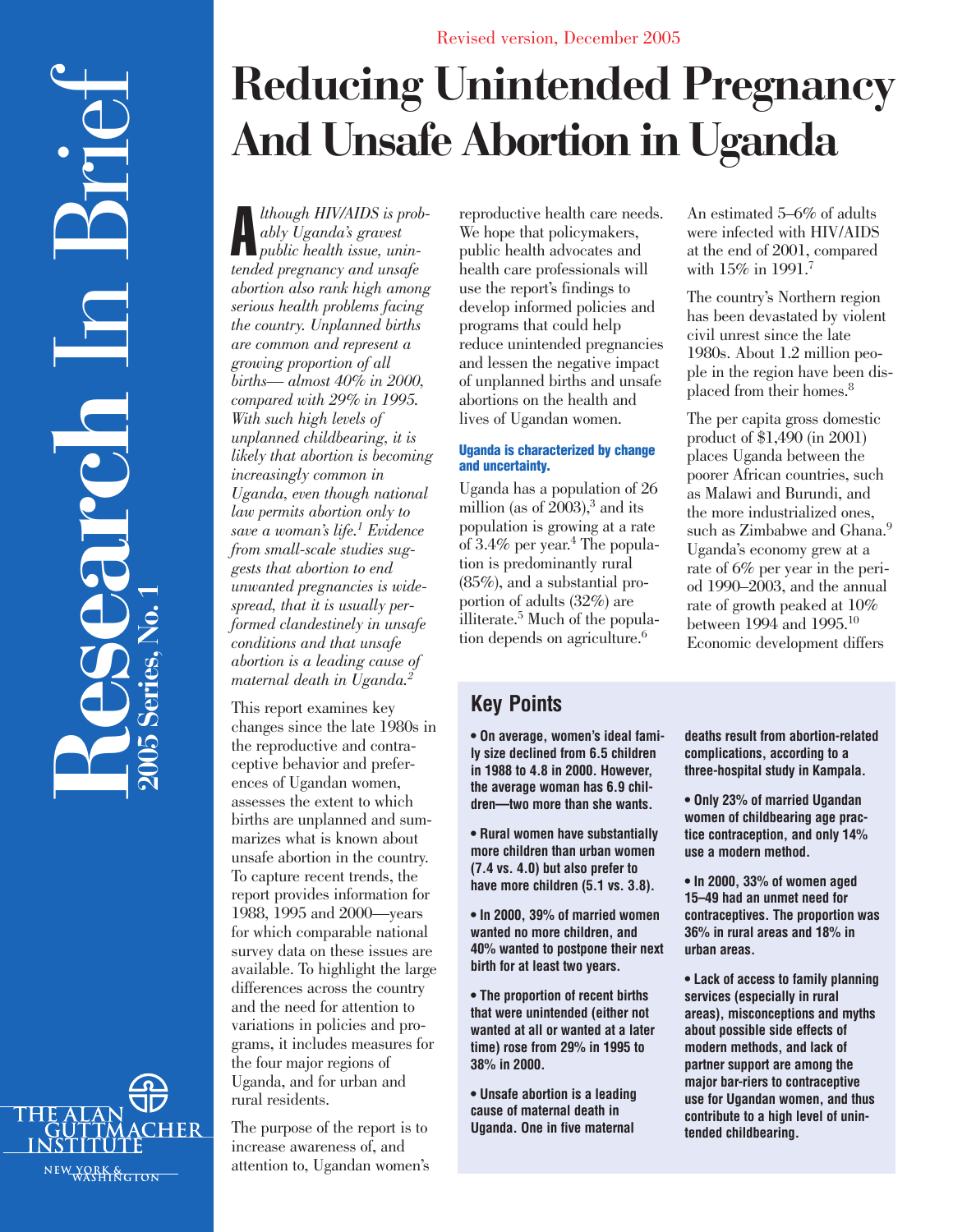## *chart a* Sexual Experience

*About one-fifth of young unmarried Ugandan women have had sexual intercourse.*



*Source:* Uganda Demographic and Health Survey, 2000.

widely by region, however, and life in urban areas bears little resemblance to that in rural areas. Moreover, gaps between the urban and rural populations in economic and social conditions that often interact to shape women's and couples' reproductive preferences and behavior are increasing.

Ugandan women's educational attainment and employment status have improved somewhat.<sup>11</sup> By 2000, 32% of women aged 20–24 had obtained seven or more years of schooling, compared with 21% of women aged 40–44. Gains were even greater in the Central and Eastern regions. In addition, the pro-

\*Part of this difference may be due to the different questions the Demographic and Health Surveys used to capture this information in the two years. In 2000, women were asked if they had worked in the past seven days, whereas in 1995, women were asked if they were currently working, which they may have interpreted to refer to a shorter time period (e.g., the current day or the last few days). portion of women currently working grew from 61% to 74% between 1995 and 2000.\* More important, the proportion currently working for pay in the form of cash rose from 51% to 62% during that period.

Advances in the educational attainment of women have not been as great in rural as in urban areas, and are not equally evident in all four regions of the country.12 Among women aged 20–24 in 2000, 67% of urban residents and 24% of rural residents had had seven or more years of schooling. The proportion was 49% in the Central region, compared with only 16–26% in the country's three other regions.

Women's living conditions have also improved slightly.<sup>13</sup> Between 1988 and 2000, there were small gains in the proportion of women living in households with electricity (from  $7\%$  to  $11\%$ ) and in households with a television set (from 2% to 8%). In addition, by 2000, 38% of women had weekly exposure to at least one form of media (radio, newspaper or television), compared with 30% in 1995.

#### **Some young unmarried women are sexually experienced.**

Ugandan society generally does not condone premarital sexual activity. Most unmarried women, especially those still in their teens, face serious problems if they become pregnant.

Nationally, 21% of women aged 15–24 are unmarried and sexually experienced; that is, they have ever had sexual intercourse (Chart A). The proportion is above average in urban areas (34%), and it is higher in the Central region than in the other three regions (29% vs. 16–18%).

### **Ugandan women want smaller families than in the past.**

The total fertility rate (TFR), which measures actual family size is high in Uganda by worldwide standards and has changed little in recent years. In 2000, the average woman had 6.9 children, not many fewer than the 7.4 children her counterpart had in 1988 (Table 1). In urban areas, average family size declined from almost six children to four during the same 12-year period, while in rural areas, it remained between seven

and eight children.

However, Ugandan women today prefer to have nearly two fewer children than they did about a decade ago: Between 1988 and 2000, the ideal family size declined from 6.5 to 4.8 children. By 2000, urban women's desired family size was very close to their actual family size (3.8 and 4.0 children, respectively). In contrast, women in rural areas were having roughly two children more than their ideal number (7.4 vs. 5.1). These findings suggest high levels of unwanted childbearing in rural areas.

A number of social and economic factors are shaping Ugandan women's desire for smaller families. Such factors include:

- improvements in education among women living in urban areas (a development that has been shown worldwide to be associated with a preference for fewer children<sup>14</sup>);
- increases in the number of women who work outside the home and thus have less time to care for their children;
- a growing understanding among many parents that children need more than primary schooling to function in modernizing and urban societies, but also that keeping children in school requires

# Data Sources

Data presented in this report are derived largely from the 1988, 1995 and 2000 Uganda Demographic and Health Surveys (DHS). These surveys are part of a worldwide project conducted by ORC Macro, in collaboration with national governments, to collect and disseminate data on fertility, family planning, maternal and child health, and HIV/AIDS. The samples surveyed are nationally representative and are large enough to permit estimates for Uganda's four regions. (For 1988, six regions were consolidated into the four regions used for 1995 and 2000.) The 1988 survey interviewed 4,730 women aged 15–49, the 1995 survey interviewed 7,070 and the 2000 survey interviewed 7,246.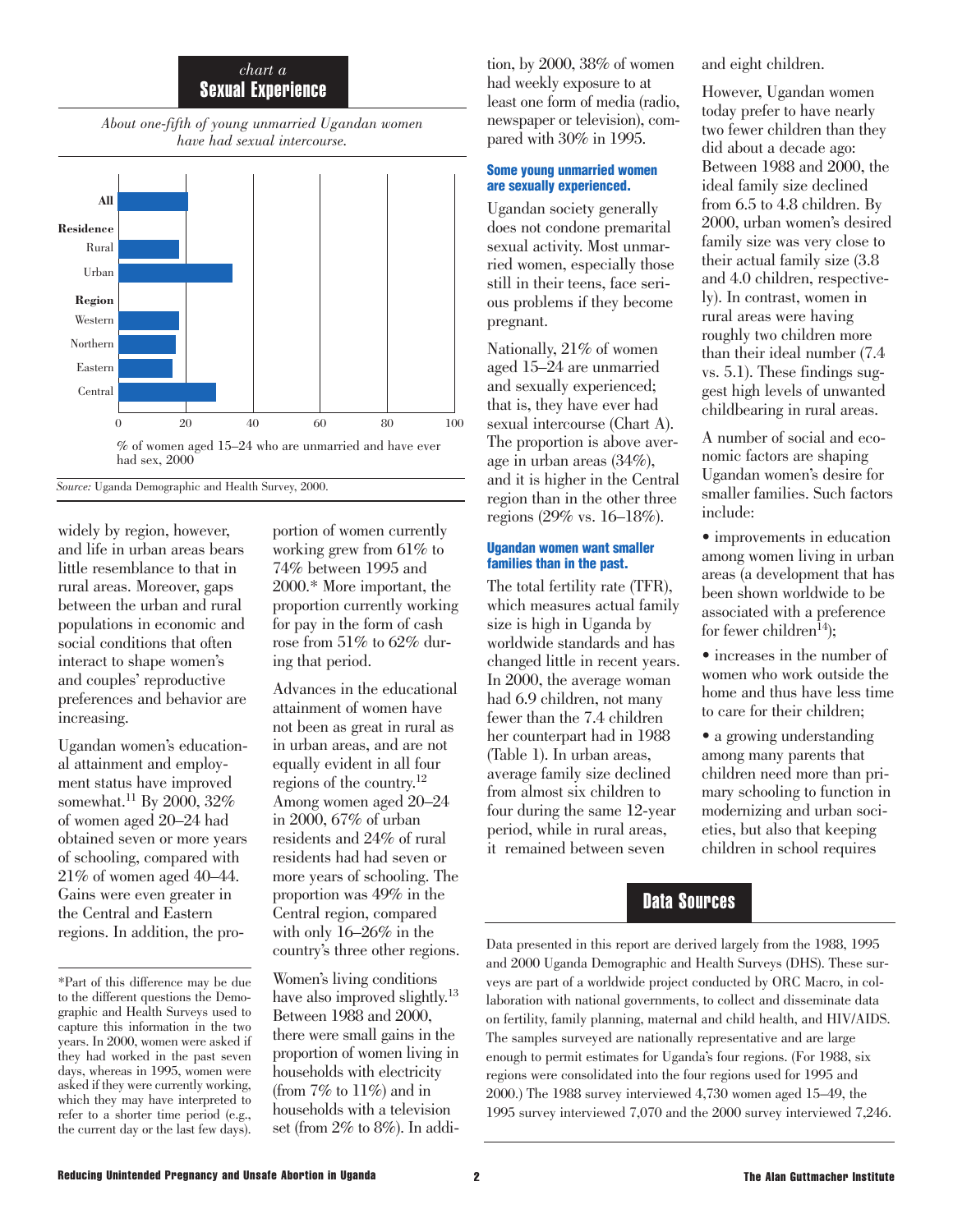*table 1* Family Size

*Actual and ideal family size among all women aged 15–49, by region and residence, Uganda, 1988 and 2000*

|                                                   | All                                 | Region          |         |                 |                       | Residence |          |  |
|---------------------------------------------------|-------------------------------------|-----------------|---------|-----------------|-----------------------|-----------|----------|--|
|                                                   |                                     | Central         | Eastern | <b>Northern</b> | Western               | Urban     | Rural    |  |
| Actual family size*                               |                                     |                 |         |                 |                       |           |          |  |
| 1988                                              | 7.4                                 | na              | na      | na              | na                    | 5.7       | 7.6      |  |
| 2000                                              | 6.9                                 | 5.7             | 7.4     | 7.9             | 6.9                   | 4.0       | 7.4      |  |
| Ideal family size                                 |                                     |                 |         |                 |                       |           |          |  |
| 1988                                              | 6.5                                 | 6.1             | 6.3     | 6.7             | 6.9                   | 5.5       | 6.6      |  |
| 2000                                              | 4.8                                 | 4.4             | 4.8     | 5.6             | 5.1                   | 3.8       | 5.1      |  |
| $A(111) = 1.00$ $A(111) = 1.000$ $A(111) = 1.000$ | the contract of the contract of the | $-1$ 1 1 $+7$ 1 |         |                 | $c \t1 \t1$<br>$\sim$ | TT I TY   | $\cdots$ |  |

\*Total fertility rate. *Notes:* na=not available. Values are average numbers of children. *Sources:* Uganda Demographic and Health Surveys, 1988 and 2000.

resources, which, in turn, increases the motivation to have fewer children;

- widespread poverty in both urban and rural areas; and
- uncertainty about the society's stability in the north.

#### **Four in ten births are unwanted or mistimed.**

In 1995, 29% of recent births to Ugandan women aged 15–49 were unintended; that is, they were not wanted at all or were mistimed (wanted later). By 2000, this proportion had risen to 38%; more specifically, 14% were unwanted and 24% were mistimed (Chart B, page 4). Unintended childbearing increased in all regions except the Central region, where the level was already high in 1995 (42%). Particularly rapid increases during the five-year period occurred in the Eastern region and Northern region, where insurgency has led to the breakdown of systems for providing health services.

Because women often seek to end unintended pregnancies by abortion, Uganda's level of unintended pregnancy is higher than its level of unintended births. Also, abortion levels are likely to be above

average in urban areas and in the Eastern region, because unintended births, and probably also unintended pregnancies, are more common there than in other parts of Uganda.

#### **Most women do not want another child soon or ever.**

As family-size goals decline, an increasing proportion of women do not want to have any more children. In addition, as women face growing demands to become educated or to find paying jobs, some may wish to postpone a pregnancy, even if they eventually want large families.

Between 1988 and 2000, the proportion of married women aged 15–49 who did not want to have any more children increased from 19% to 39%; comparable increases occurred in both urban areas and rural areas (Chart C, page 5). Trends with respect to women's desire to delay the next birth are quite different from those regarding the wish to have no more children. The proportion of married women who wished to delay the next birth by two or more years changed relatively little between 1988 and 2000, hovering around 40%. This pattern suggests

that most married women have a need for birthspacing at some time, regardless of their family-size goals.

Overall, 79% of married women 15–49 want to stop or delay childbearing. In 2000, the proportions of married women in the Central, Eastern and Western regions who wanted to stop childbearing were close to the national average (39–42%; not shown). The proportion in the Northern region was somewhat below average (33%), but even this level represents a tripling of the proportion since 1988.

In addition, in 2000, 44% of sexually experienced unmarried women did not want any more children.

The balance between the desire to stop childbearing and the desire to space pregnancies shifts dramatically as women grow older.15 In the teenage years, women's overwhelming need is to postpone pregnancy by at least two years, and as may be expected, very few want no more children. But by their early 30s, 53% of women do not want to become pregnant again, and 28% want to delay their next pregnancy. In their 40s, most women (70–75%)

do not want to become pregnant again.

Whether a woman is more likely to end an unwanted than a mistimed pregnancy clearly depends on her individual situation. The implications of a mistimed pregnancy for an unmarried teenager could be as serious as, if not more serious than, the consequences of an unwanted pregnancy for a married woman in her late 30s who already has more children than she wanted.

#### **Many Ugandan women resort to unsafe abortion.**

The actual level of abortion in Uganda is unknown, but a small number of studies carried out in the past decade provide some insight. In a 1992–1994 national-level study, 63% of women and men surveyed said that they knew someone who had had an abortion, and respondents with more than a secondary education were the most likely to say so.<sup>16</sup> A 1994 study in four major Ugandan hospitals estimated that 2,000 women were treated for complications of incomplete abortions in these hospitals each year.17 However, women treated for complications in hospitals represent only a fraction of those obtaining clandestine abortions: Some women may not have any complications, and some who do may not seek, or may fail to obtain, hospital treatment for various reasons, such as fear of alerting the authorities to their involvement in an illegal activity or the lack of a hospital nearby that provides treatment for abortion complications.

Based on existing studies, it appears that high proportions of abortions in Uganda are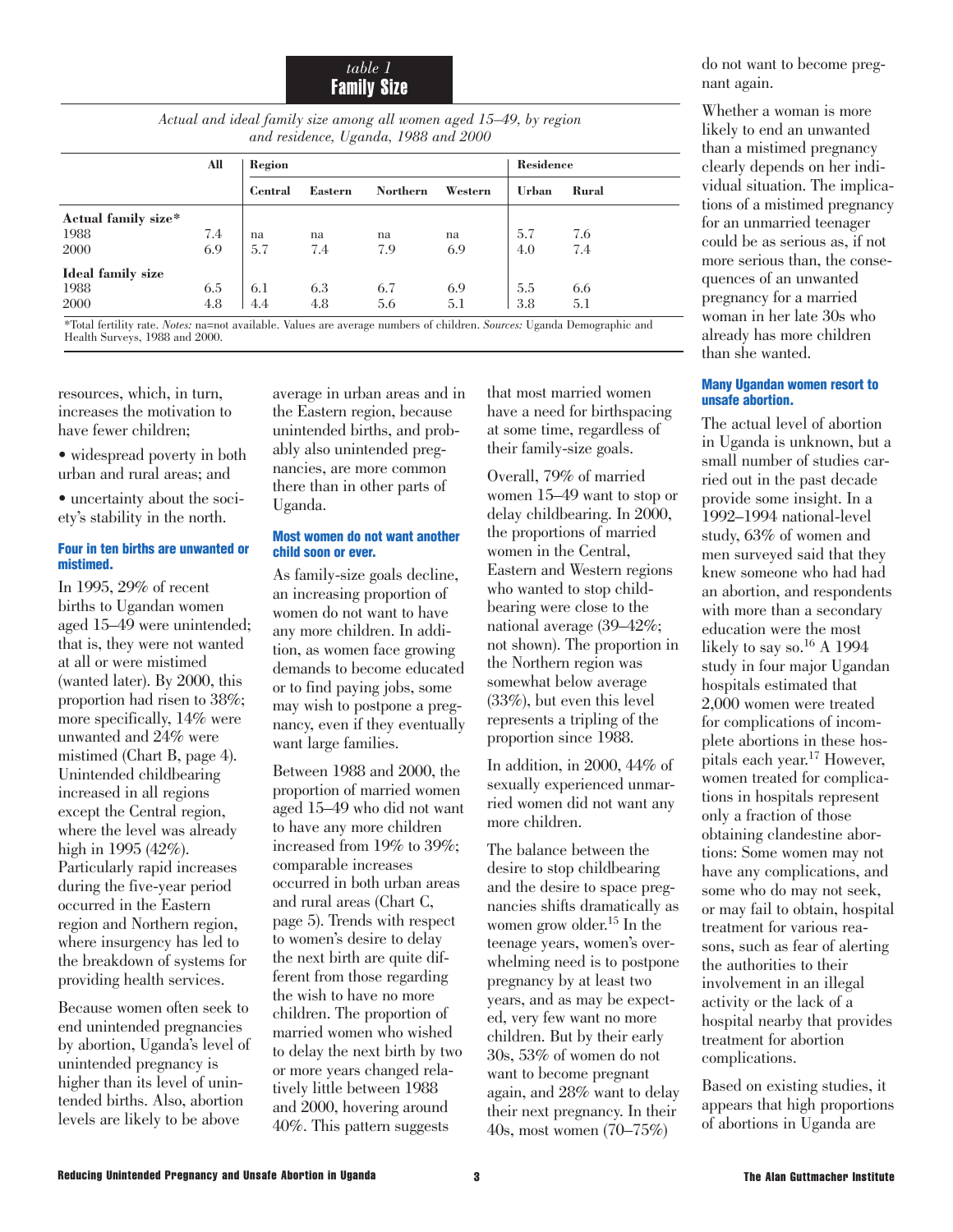performed in secrecy and with unsafe techniques that can lead to serious health consequences for women, including death. In fact, unsafe abortion is believed to be a leading cause of maternal death in the country. A 1992–1993 study in three Kampala hospitals found that 21% of maternal deaths were due to abortionrelated complications.18 In the 1994 study at four hospitals, the most common complications reported were hemorrhage, infection (sepsis), uterine perforation and cervical injury.19 Longerterm consequences can include infertility, a particularly serious condition for young women who may not yet have had any children.

Unsafe abortions not only threaten the health and lives of Ugandan women, but also drain limited resources from the country's health care system. Women who have abortion complications may require several days of hospitalization, treatment with expensive antibiotics, or blood transfusions.20

Women in Uganda express many reasons for seeking to end a pregnancy: having too many children already, living in poverty, having children who are too close in age, being unmarried, having conceived at the wrong time, being in poor health, or having become pregnant as a result of rape or incest.21 In one of the districts hardest hit by HIV/AIDS, women also cite being HIV-positive as a reason for ending a pregnancy.22 Thus, younger and older women in Uganda, unmarried as well as married, take the step of ending an unwanted pregnancy by unsafe abortion. At the national level, however, we

## *chart b* Unintended Births





*Sources:* Uganda Demographic and Health Survey, 1995 and 2000.

do not yet have a clear picture of the age or marital profile of women who obtain unsafe abortions, or of their reasons for doing so.

#### **Most sexually active women do not use any contraceptive method.**

Levels of contraceptive use, which were extremely low at the end of the 1980s, are on the rise in Uganda (Table 2, page 6). Between 1988 and 2000, the proportion using

any method of family planning increased from 5% to 23% among married women, and from 14% to 44% among unmarried women who are sexually active (i.e., they had intercourse in the last three months). Among married women in urban areas, the proportion more than doubled (from  $18\%$  to  $46\%$ ), and it climbed even more dramatically in relative terms in rural areas (from 4% to 19%). But

despite these gains, the widening gap between actual and wanted family size suggests that women's preferred number of children is falling faster than contraceptive use is increasing.

Most current contraceptive use in Uganda involves a modern method—the pill, IUDs, injectables, implants, the male condom, spermicide, or female or male sterilization. Six in 10 married women who use contraceptives—or 14% of all married women—depend on one of these methods. In 2000, the proportion of all married women using a modern method was highest in the Central region (26%) and lowest in the Northern region (6%). Nationally, among married contraceptive users, the most commonly used contraceptives are injectables and the pill (used by 28% and 14%, respectively—not shown).

Between 1988 and 2000, the Central region had the largest absolute increase in the proportion of married women using modern methods (from 5% to 26%). The smallest such increase occurred in the mostly rural Northern region (from zero to  $6\%$ ), which suggests that much of the increase in the rate of overall contraceptive use in this region (from  $1\%$  to  $21\%$ ) was due to married women's growing reliance on traditional methods (from  $1\%$  to  $15\%$ ). Given this region's extreme poverty and civil unrest, women living there—particularly those residing in internal displacement camps—are likely to have poor access to modern methods of family planning, including condoms.

Thirty-eight percent of sexually active unmarried women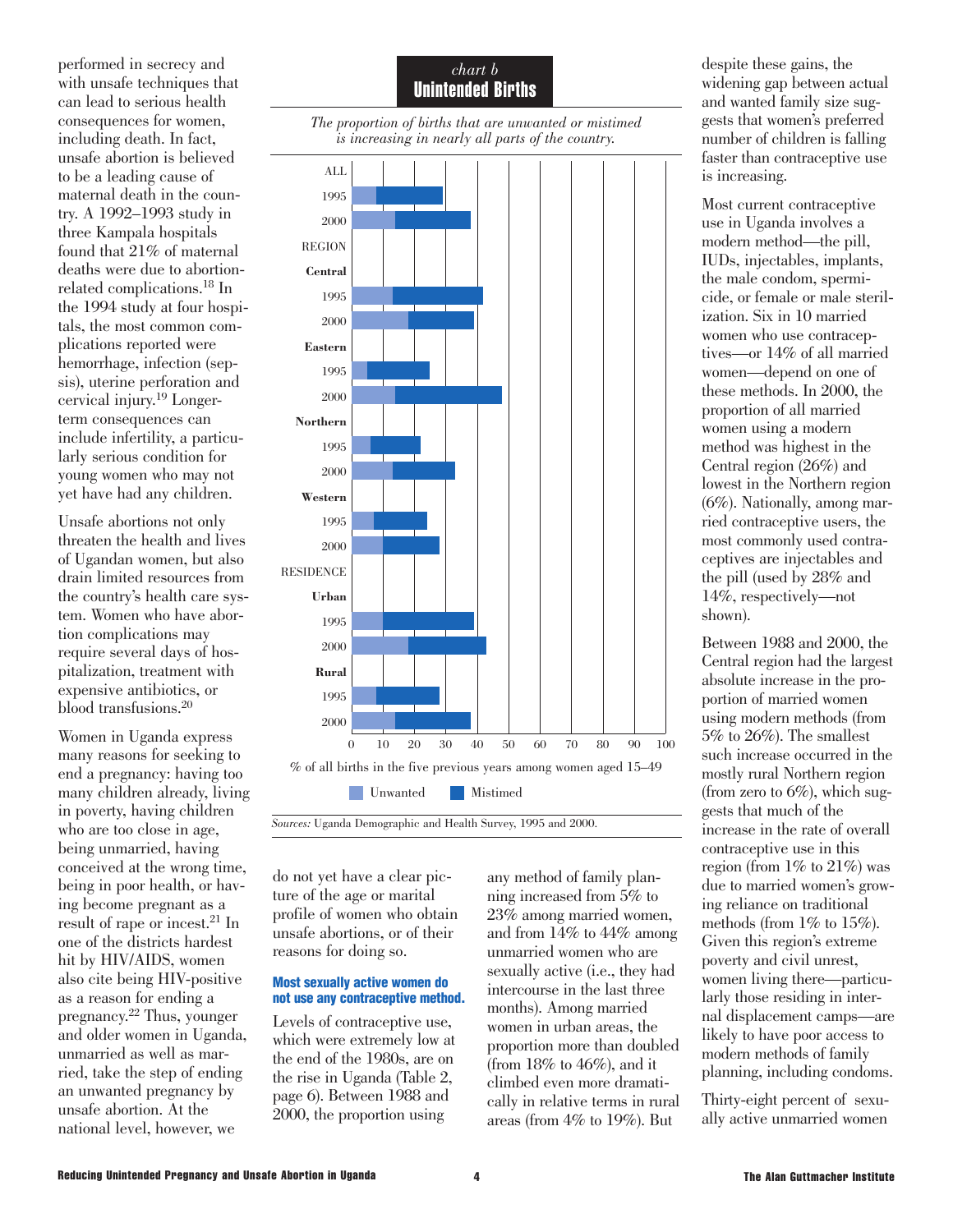rely on modern methods; that is, almost nine in 10 contraceptive users in this group. In addition, the rate of condom use is much higher among sexually active unmarried women than among married women (24% vs. 2%—not shown). Unmarried women's greater reliance on modern methods in general and on the condom in particular is due to several factors: Their strong motivation to prevent unplanned pregnancy, the ease of access to a method that does not require going to a provider, their perceptions about the side effects of modern methods other than the condom and their understanding that they are likely at higher risk of sexually transmitted infections, particularly HIV, than married women.

Overall, four in 10 married women using contraceptives in 2000 chose traditional methods—18% lactational amenorrhea, 11% periodic abstinence, 5% withdrawal and 4% other, local methods (not shown). Among married women, reliance on these methods was highest in the Northern region, where these methods accounted for almost three-quarters of all contraceptive use. At the national level, reliance on traditional methods was substantially lower among unmarried women, accounting for only one-seventh of all use.

The level of contraceptive use differs widely between married women in urban and rural areas (46% vs. 19%); the disparity is entirely the result of differences in the rate of use of modern methods (38% vs. 10%) rather than of traditional methods (8–9% in both areas). Similarly, among sexually

active unmarried women, urban residents are much more likely than rural residents to practice contraception  $(61\%$  vs.  $36\%$ ), and this gap also is due mainly to differences in levels of use of modern methods. For both married and unmarried women, these differences likely reflect higher levels of education, employment and disposable income among urban women, as well as better access to family planning services in towns and cities.

Married women living in the Eastern, Northern and Western regions are the most likely not to practice any form of contraception (79–85%), although the proportion is high in the Central region as well (63%). Among sexually active unmarried women, those living in the Northern and Western regions are the most likely not to use any contraceptives (74–78%).

#### **One-third of all women have unmet need for contraceptives.**

Unmet need for contraceptives is high in every region of the country: In 2000, 33% of all women aged 15–49 did not want a child soon or ever, but were not using any method of contraception (Chart D, page 7). The proportion of women with unmet need was twice as high in rural areas as in urban areas (36% vs. 18%). And across regions, it was highest in the Eastern and Western regions (37–39%).

While modern methods provide effective contraception, traditional methods have high failure rates. Therefore, looking only at the use of modern methods provides insight into the level of unmet need for effective contraceptives. The proportion of married women

## *chart c* Childbearing Preferences



*The majority of married women do not want another child soon or ever.*

aged 15–49 with an unmet need for an effective method grew somewhat during the years 1995–2000 in the Eastern, Northern and Western regions. The largest increase occurred in the Northern region (from 45% to 52%). Thus, the increased desire of women in the Northern region to stop childbearing appears not to have been matched by a rise in use of effective birth control. This situation is likely to result in high levels of unwanted pregnancy and, perhaps, of unsafe abortion.

#### **Policies are in place to improve women's lives.**

During the 1990s, the Ugandan government adopted a series of policies aimed at improving the status of women. The National Population Policy, enacted in 1995, had the goals of reducing high fertility rates and high levels of maternal mortality by encouraging contraceptive use, improving access to family planning services, raising the minimum age at marriage to 18 years, and promoting educational and employment opportunities for women.23 In that same year, Uganda revised its constitution, setting aside 30% of all electoral seats for women. Today, women hold 25% of seats in the lower house of parliament (elected in 2001).<sup>24</sup>

In 1997, the National Gender Policy recognized gender as a salient factor in the planning and funding of development programs.25 In response to high rates of illiteracy, the Universal Primary Education Policy, established that same year, guar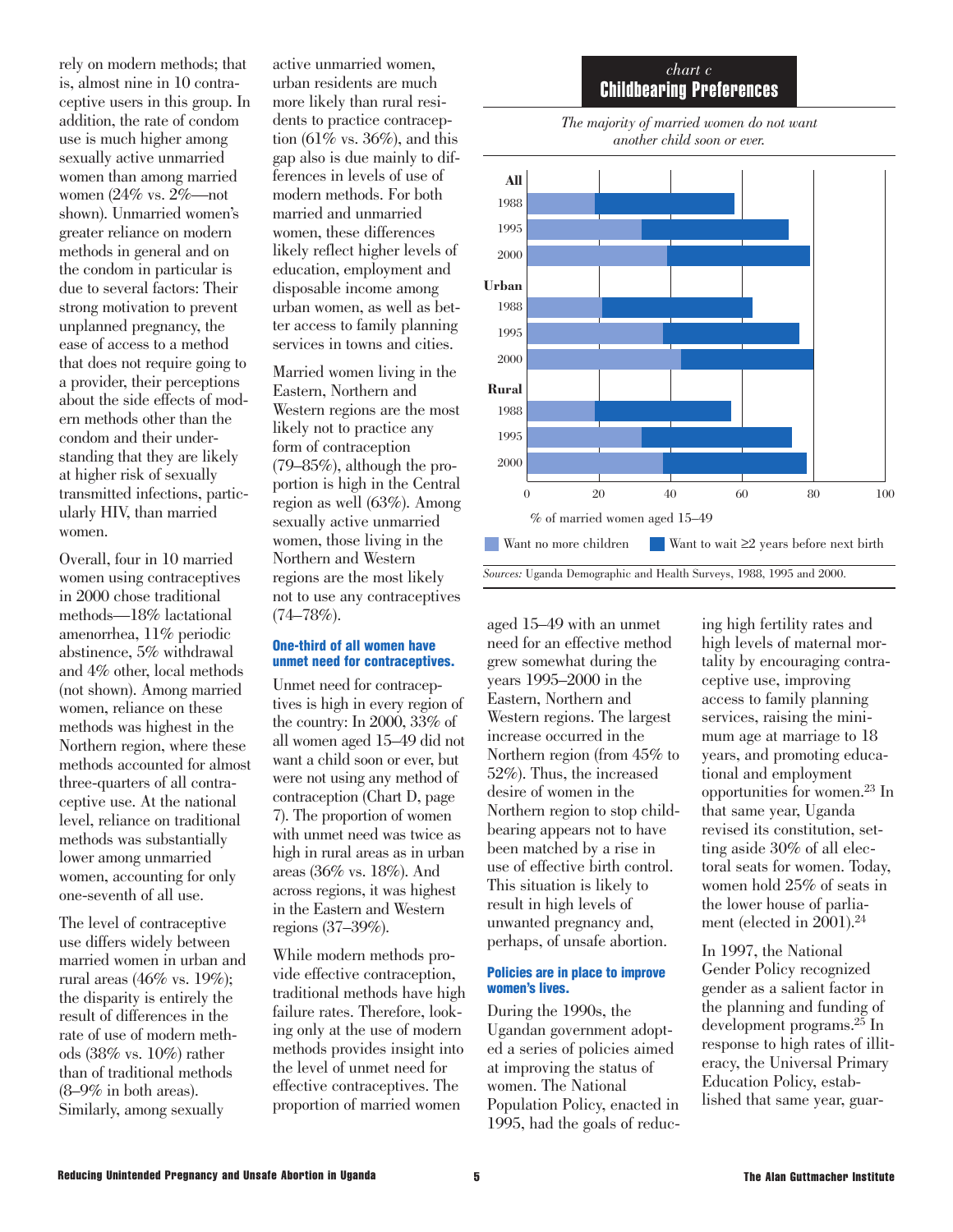*Percentage distribution of married women and sexually active unmarried women aged 15–49, by current contraceptive method, according to region and residence, Uganda, 1988, 1995 and 2000* 

#### MARRIED WOMEN

| <b>Method</b> | All                      | Region         |                |                 |                          | Residence    |                |
|---------------|--------------------------|----------------|----------------|-----------------|--------------------------|--------------|----------------|
|               |                          | <b>Central</b> | <b>Eastern</b> | <b>Northern</b> | Western                  | <b>Urban</b> | <b>Rural</b>   |
| Any           |                          |                |                |                 |                          |              |                |
| 1988          | 5                        | 8              | $\overline{4}$ | $\mathbf{1}$    | $\overline{4}$           | 18           | $\overline{4}$ |
| 1995          | 15                       | 25             | 11             | 14              | 10                       | 34           | 12             |
| 2000          | 23                       | 37             | 15             | 21              | 18                       | 46           | 19             |
| Modern*       |                          |                |                |                 |                          |              |                |
| 1988          | $\sqrt{3}$               | 5              | $\overline{2}$ | $\overline{0}$  | 1                        | 12           | $\sqrt{2}$     |
| 1995          | 8                        | 16             | 6              | 3               | $\overline{\mathcal{C}}$ | 28           | $\overline{5}$ |
| 2000          | 14                       | 26             | 9              | 6               | 11                       | $38\,$       | 10             |
| Traditional†  |                          |                |                |                 |                          |              |                |
| 1988          | $\,2$                    | 3              | $\mathbf{2}$   | $\mathbf{1}$    | 3                        | 6            | $\mathbf{2}$   |
| 1995          | $\overline{\mathcal{C}}$ | 9              | 6              | 11              | $\sqrt{3}$               | 6            | $\sqrt{ }$     |
| 2000          | $\mathbf Q$              | 11             | 5              | 15              | $\overline{\mathcal{C}}$ | 8            | 9              |
| No method     |                          |                |                |                 |                          |              |                |
| 1988          | 95                       | 92             | 96             | 99              | 96                       | 82           | 96             |
| 1995          | 85                       | 75             | 89             | 86              | 90                       | 66           | 88             |
| 2000          | 77                       | 63             | 85             | 79              | 82                       | 54           | 81             |
| <b>Total</b>  |                          |                |                |                 |                          |              |                |
| 1988          | 100                      | 100            | 100            | 100             | 100                      | 100          | 100            |
| 1995          | 100                      | 100            | 100            | 100             | 100                      | 100          | 100            |
| 2000          | 100                      | 100            | 100            | 100             | 100                      | 100          | 100            |

#### SEXUALLY ACTIVE UNMARRIED WOMEN‡

| <b>Method</b> | All | Region                   |                          |                 |                          | Residence      |                          |
|---------------|-----|--------------------------|--------------------------|-----------------|--------------------------|----------------|--------------------------|
|               |     | <b>Central</b>           | <b>Eastern</b>           | <b>Northern</b> | Western                  | <b>Urban</b>   | Rural                    |
| Any           |     |                          |                          |                 |                          |                |                          |
| 1988          | 14  | 14                       | 12                       | $\theta$        | 15                       | 25             | 11                       |
| 1995          | 36  | 46                       | 31                       | 14              | 24                       | 53             | 29                       |
| 2000          | 44  | 57                       | 41                       | 21              | 26                       | 61             | 36                       |
| Modern*       |     |                          |                          |                 |                          |                |                          |
| 1988          | 7   | 7                        | 6                        | $\theta$        | 7                        | 16             | 4                        |
| 1995          | 26  | 38                       | 17                       | 7               | 18                       | 47             | 18                       |
| 2000          | 38  | 52                       | 34                       | 16              | 19                       | 57             | 30                       |
| Traditional†  |     |                          |                          |                 |                          |                |                          |
| 1988          | 7   | $\overline{\mathcal{U}}$ | 6                        | $\mathbf{0}$    | 8                        | $\overline{Q}$ | $\overline{\mathcal{U}}$ |
| 1995          | 10  | 8                        | 14                       | $\sqrt{ }$      | 6                        | 6              | 11                       |
| 2000          | 6   | 5                        | $\overline{\mathcal{L}}$ | 5               | $\overline{\mathcal{L}}$ | $\overline{4}$ | 6                        |
| No method     |     |                          |                          |                 |                          |                |                          |
| 1988          | 86  | 86                       | 88                       | 100             | 85                       | 75             | 89                       |
| 1995          | 64  | 54                       | 69                       | 86              | 76                       | 47             | 71                       |
| 2000          | 56  | 43                       | 59                       | 78              | 74                       | 39             | 64                       |
| <b>Total</b>  |     |                          |                          |                 |                          |                |                          |
| 1988          | 100 | 100                      | 100                      | 100             | 100                      | 100            | 100                      |
| 1995          | 100 | 100                      | 100                      | 100             | 100                      | 100            | 100                      |
| 2000          | 100 | 100                      | 100                      | 100             | 100                      | 100            | 100                      |

\*The pill, IUD, injectables, implant, spermicide, condom, and male and female sterilization. †Periodic abstinence, lactational amenorrhea, withdrawal and other, local methods. ‡Sexually active is defined as having had sexual intercourse in the three previous months. *Sources:* Uganda Demographic and Health Surveys, 1988, 1995 and 2000.

anteed free primary education for at least four children per family and, with the goal of ensuring education for girls, reserved half of all school places for them.26 In addition, affirmative action policies have been implemented for women at the university level to ensure that an increasing proportion of women obtain higher education.

In 1999, the National Health Policy aimed to reduce mortality, morbidity and fertility through organizational and management reform of the national health care system and of the Ministry of Health, strengthening the management of district-level health services and building capacity for improved health care delivery at the subdistrict level.<sup>27</sup> In the same year, the National Action Plan for Women for the period 1999–2004 provided a framework to advance the position of women in the areas of poverty reduction, income generation and economic empowerment; reproductive health and rights; legal framework and decision-making; and education.<sup>28</sup>

#### **Services to protect women's reproductive health are lagging.**

The Ministry of Health of Uganda has made a concerted effort to establish policies and programs aimed at promoting safe motherhood, family planning and reproductive health advocacy. However, many Ugandan women are still unable to achieve their family-size goals, particularly in less affluent areas of the country. One reason is that these policies and programs have not been fully implemented, especially at the local level, and therefore the services they call for have not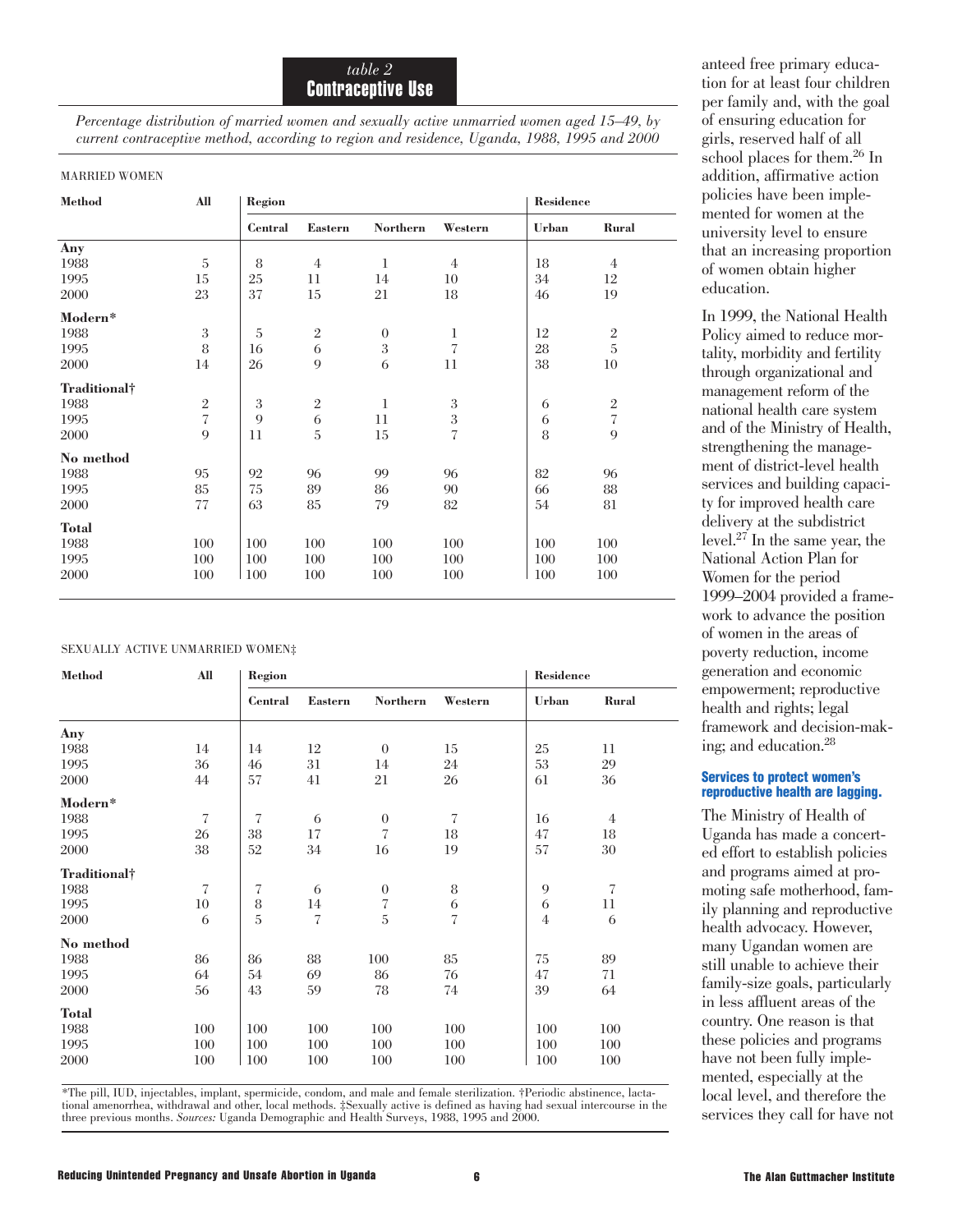been sufficiently developed.

In the mid-1990s, the Ugandan government was decentralized, and districtlevel administrators became responsible for planning, budgeting and implementing all government programs in their districts, including family planning services. Yet a lack of community awareness of national reproductive health policies, a lack of skilled labor, insufficient supplies in health facilities and a strained budget have all been identified as major barriers to providing family planning services that adequately address the needs of Ugandan women. A 1998 survey in Kampala, Jinja, Lira and Kabarole—districts representing the country's four regions—showed that many district administrators were not even aware of the reproductive health recommendations endorsed by the Ministry of Health.29

The same study also revealed that many health centers did not have an adequate supply of modern contraceptives and were often forced to refer women to hospitals for care; such referrals could be a major deterrent, considering the high costs of travel. The authors concluded that to bridge the gap between national policy and individual behavior, the central government must better articulate national policies to district officials and properly evaluate district-level management and programs.

Lack of access to health and family planning services is a leading barrier to contraceptive use in Uganda, particularly in rural areas.<sup>30</sup> The estimated median distance from a woman's home to the nearest health facility offering family planning services is 12 miles, too great a distance for women whose primary mode of transportation is walking.<sup>31</sup> In rural areas, only 39% of the population live within three miles of a health facility offering family planning services, compared with 99% in urban areas.<sup>32</sup>

Many Ugandan women, particularly in rural areas, rely on community-based distribution (CBD) programs as a source of family planning education and methods. However, focus group discussions have revealed that the volunteers who staff these programs are dissatisfied with the lack of compensation and incentives for their efforts.33 Therefore, CBD programs in Uganda may not be sustainable unless a viable remuneration strategy is developed.34 The loss of these programs would have adverse consequences for women living in remote rural areas.

#### **Women face other barriers to contraceptive use as well.**

Misconceptions and myths about possible side effects of modern methods, particularly the pill and IUD, are obstacles to their use, suggesting the need to improve education about family planning methods in Uganda.35

Lack of support by a spouse or partner also contributes to low levels of contraceptive use among Ugandan women.36 In qualitative studies, many women report that their partners are not supportive of contraception.37 Evidence also suggests that couples rarely discuss family planning.38 Focus group discussions with Ugandan men and women reveal that men believe that responsibility for family planning lies with women, while women say that







*Source:* Uganda Demographic and Health Survey, 2000.

their husbands prevent them from using contraception.39

Over the years, family planning efforts in Uganda have focused primarily on women. However, many Ugandan men share their wives' desire to have smaller families. In 2000, Ugandan men said that their ideal family size was 5.6 children—more than the average number that women wanted (4.8 children) but 1.3 fewer than the number they already had.40 Because women's use of family planning methods often depends on their partner's approval and support, programs must involve men and encourage them to support women in their use of modern contraception—for example, by setting up services that are male-friendly and that encourage men to accompany their partners.<sup>41</sup>

#### **Immediate action is needed on many fronts.**

The increase in contraceptive use among Ugandan women during the 1990s is encouraging. However, the level of use remains low, and unmet need for effective methods of family planning is extremely high, particularly in rural areas—where 85% of the population live. Women's motivation to limit and space births has risen faster than their use of contraceptives; the result is that increasing proportions of births are mistimed or unwanted. Sexually active unmarried women, who are mostly adolescents or women in their 20s and who are particularly affected by an unplanned pregnancy, have a great need for better education on sexual and reproductive health and prevention of unplanned pregnancy, as well as improved access to contraceptive ser